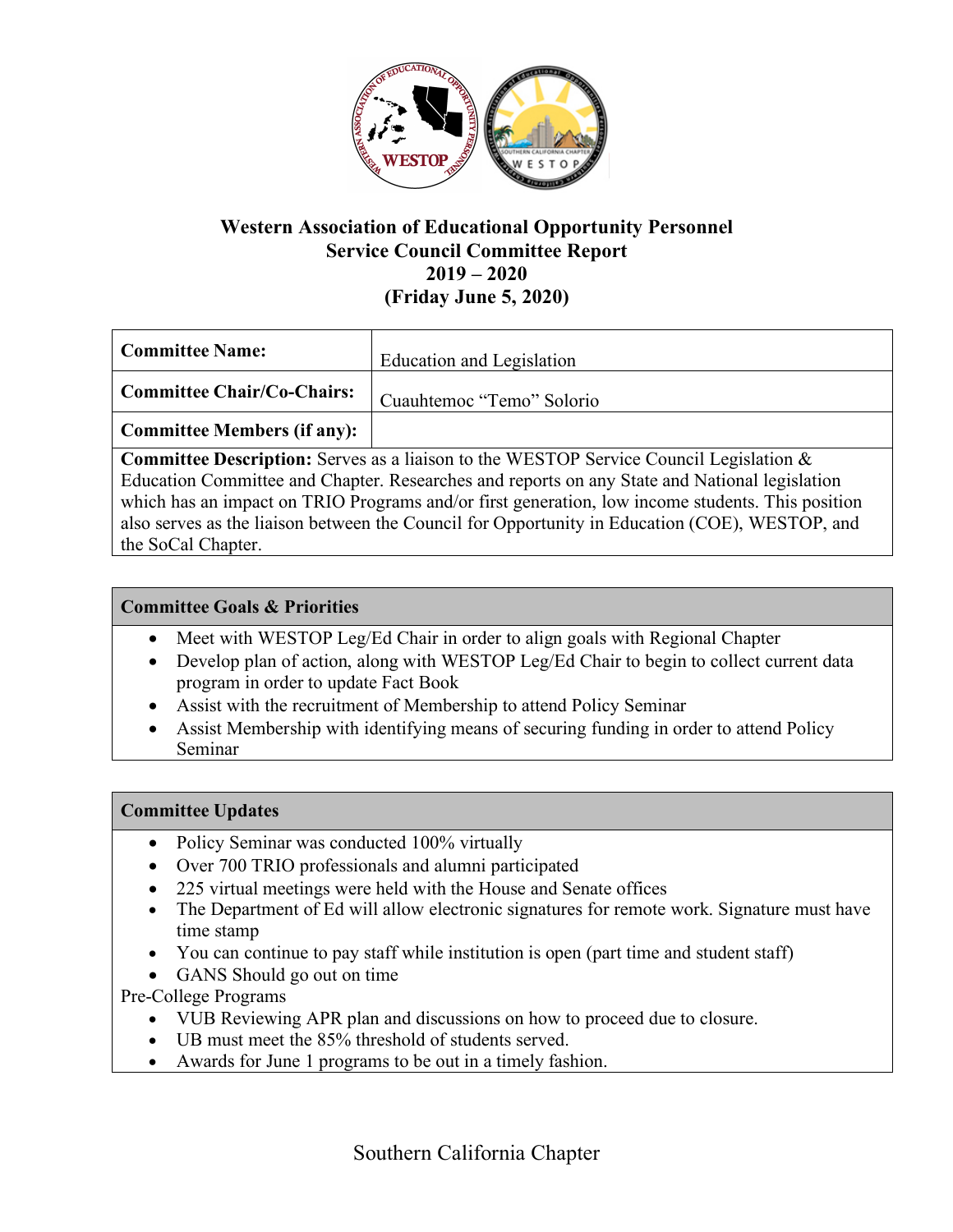

- UB: Send Summer plans to program specialists as soon as you develop them.
- Talent Search: There is a change in the program officers. Changes will be sent soon. Email all questions to Craig Pooler in the meantime.
- GEAR UP Questions to be answered through FAQs provided by the Department of Ed. College Programs
	- McNair: high priority is that you meet the 85% threshold of students served
	- SSS Competition is continuing and awards should be announced early summer
	- SSS must meet 50% of students served
	- Current bills in Congress have a waiver in them for SSS grant aide
	- No restriction to moving money from one budget line item to another except equipment and travel.
	- SSS: Can move money into grant aid from other line items as long as it does not change the scope of your project.
	- Can only use 20% of your budget on grant aid

#### **Recommendations**

• No recommendations at this time

#### **Action Items**

- **Policy ask:**
	- o **Provide \$248 million in immediate emergency grant aid** to TRIO Student Support Services students to make up for lost wages from part-time jobs;
	- o **Provide \$200 million immediately to all TRIO programs** for technology and Internet so students can complete coursework online and connect to support staff; and
	- o **Tighten broad waiver language in the COVID-19 Phase 3 legislation** Congress passed last week, to prevent repurposing TRIO funds.

# • **Phase 4 Request:**

- o \$450,000,000 emergency funding for TRIO programs
	- All TRIO programs:
		- $$164,000,000$
		- 15% increase to serve an additional 330,000 students
	- § EOC:
		- $$32,000,000$ 
			- o Increase program capacity by 50%; additional 144,000 additional unemployed adults will have opportunity to earn GED, financial aid, and college application assistance
	- § TS: